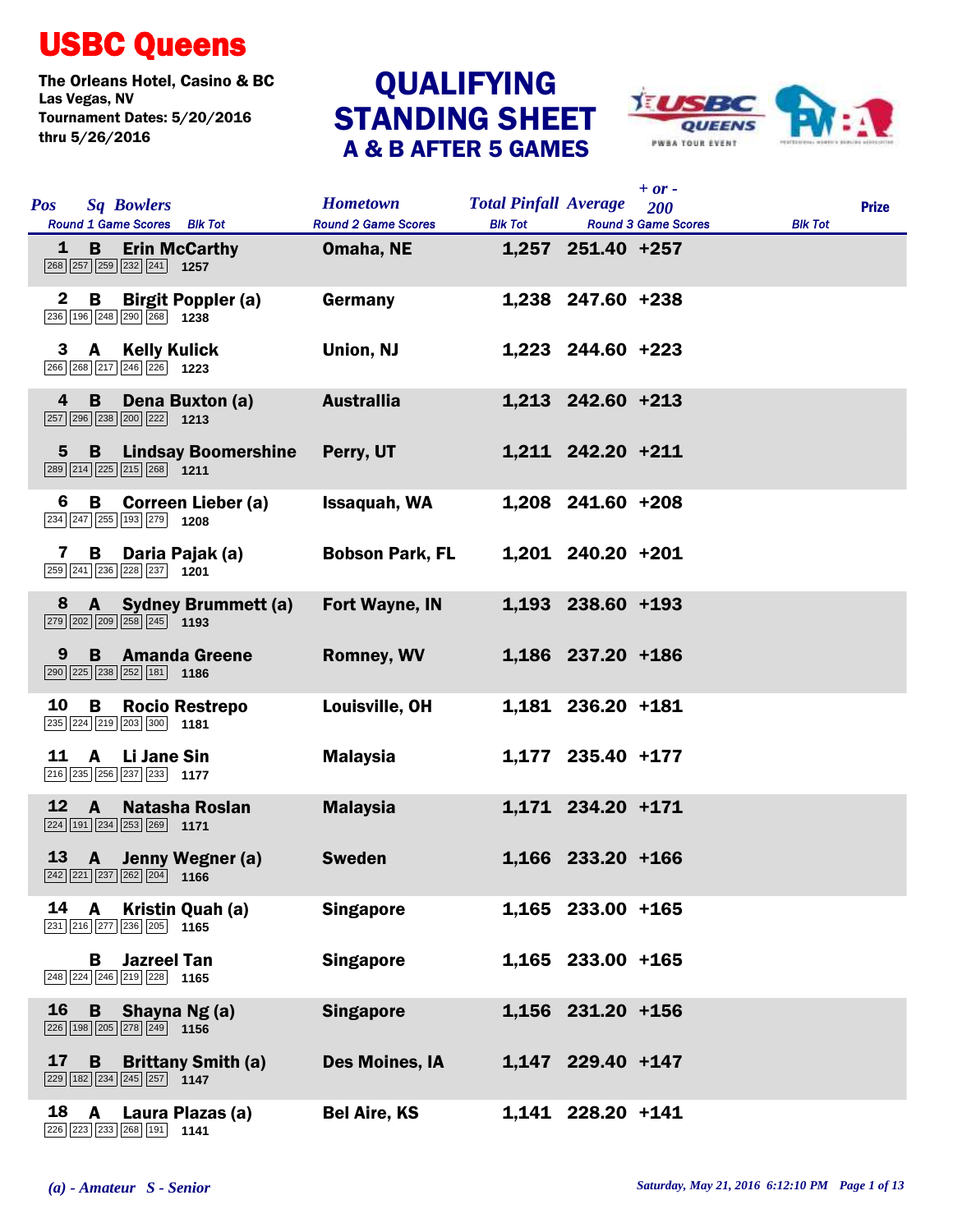| <b>Pos</b> |              | <b>Sq Bowlers</b>                                                                                                  | <b>Hometown</b>                         | <b>Total Pinfall Average</b> |                   | $+ or -$<br>200            |                | <b>Prize</b> |
|------------|--------------|--------------------------------------------------------------------------------------------------------------------|-----------------------------------------|------------------------------|-------------------|----------------------------|----------------|--------------|
| 19         | B            | Round 1 Game Scores Blk Tot<br><b>Brandi Calderon</b>                                                              | <b>Round 2 Game Scores</b><br>Tempe, AZ | <b>Blk Tot</b>               | 1,140 228.00 +140 | <b>Round 3 Game Scores</b> | <b>Blk Tot</b> |              |
| 20         |              | 219 177 286 235 223<br>1140                                                                                        |                                         |                              |                   |                            |                |              |
|            |              | <b>B</b> Verity Crawley (a)<br>$\boxed{223}$ 186 246 236 244 1135                                                  | <b>Babson Park, FL</b>                  |                              | 1,135 227.00 +135 |                            |                |              |
| 21         | B            | <b>Kristina Wendell</b><br>218 247 217 269 182 1133                                                                | <b>Kingston, NY</b>                     |                              | 1,133 226.60 +133 |                            |                |              |
| 22         | A            | Syaidatul Afifah Badrul HMalaysia<br>228 214 216 237 235 1130                                                      |                                         |                              | 1,130 226.00 +130 |                            |                |              |
|            | A            | <b>Brenda Padilla</b><br>$\boxed{227}$ $\boxed{238}$ $\boxed{191}$ $\boxed{248}$ $\boxed{226}$ <b>1130</b>         | <b>Mansfield, TX</b>                    |                              | 1,130 226.00 +130 |                            |                |              |
| 24         | <b>B</b>     | <b>Cherie Tan</b><br>$\boxed{216}$ $\boxed{243}$ $\boxed{224}$ $\boxed{207}$ $\boxed{238}$ 1128                    | <b>Singapore</b>                        |                              | 1,128 225.60 +128 |                            |                |              |
|            | B            | <b>Kaidee Sutphin</b><br>258 209 187 236 238 1128                                                                  | <b>Mount Dora, FL</b>                   |                              | 1,128 225.60 +128 |                            |                |              |
| 26         | В            | Rina Asada (a)<br>$\boxed{214}$ $\boxed{247}$ $\boxed{224}$ $\boxed{203}$ $\boxed{238}$ 1126                       | <b>Japan</b>                            |                              | 1,126 225.20 +126 |                            |                |              |
| 27         |              | <b>B</b> Sandra Andersson (a)<br>$\boxed{240}$ $\boxed{245}$ $\boxed{211}$ $\boxed{214}$ $\boxed{214}$ <b>1124</b> | <b>Sweden</b>                           |                              | 1,124 224.80 +124 |                            |                |              |
| 28         | B            | Diana Zavjalova<br>$\boxed{217}$ $\boxed{221}$ $\boxed{237}$ $\boxed{233}$ $\boxed{214}$ 1122                      | Latvia                                  |                              | 1,122 224.40 +122 |                            |                |              |
| 29         | $\mathbf{A}$ | Sierra Kanemoto (a)<br>$\boxed{238}$ 197 244 239 203 1121                                                          | <b>Riverside, OH</b>                    |                              | 1,121 224.20 +121 |                            |                |              |
| 30         | A            | <b>Kerry Smith</b><br>191 238 235 222 233 1119                                                                     | <b>New Holland, PA</b>                  |                              | 1,119 223.80 +119 |                            |                |              |
| 31         | B            | <b>Robyn Renslow (a)</b><br>202 225 201 224 266 1118                                                               | <b>Brentwood, CA</b>                    |                              | 1,118 223.60 +118 |                            |                |              |
| $32S$ A    |              | <b>Anne Marie Duggan</b><br>$\boxed{214}$ $\boxed{247}$ $\boxed{225}$ $\boxed{233}$ $\boxed{198}$ <b>1117</b>      | Edmond, OK                              |                              | 1,117 223.40 +117 |                            |                |              |
| 33         |              | <b>B</b> Summer Jasmin<br>$\boxed{206}$ $\boxed{252}$ $\boxed{216}$ $\boxed{212}$ $\boxed{230}$ 1116               | <b>Beckley, WV</b>                      |                              | 1,116 223.20 +116 |                            |                |              |
|            | B.           | <b>Ingellimar Beasley</b><br>$\boxed{255}$ $\boxed{224}$ $\boxed{211}$ $\boxed{233}$ 193 1116                      | <b>Clarksville, TN</b>                  |                              | 1,116 223.20 +116 |                            |                |              |
| 35S B      |              | <b>Tish Johnson</b><br>224 234 243 207 199 1107                                                                    | Colorado Springs, CO 1,107 221.40 +107  |                              |                   |                            |                |              |
|            | $\mathbf{B}$ | Marcia Kloempken (a)<br>$\boxed{237}$ $\boxed{215}$ $\boxed{206}$ $\boxed{249}$ $\boxed{200}$ 1107                 | <b>Pleasant View, UT</b>                |                              | 1,107 221.40 +107 |                            |                |              |
| 37         |              | <b>B</b> Bernice Lim (a)<br>$\boxed{171}$ $\boxed{217}$ $\boxed{248}$ $\boxed{268}$ $\boxed{201}$ <b>1105</b>      | <b>Singapore</b>                        |                              | 1,105 221.00 +105 |                            |                |              |
| 38         | <b>A</b>     | <b>Tannya Roumimper</b><br>205 223 202 208 265 1103                                                                | <b>Indonesia</b>                        |                              | 1,103 220.60 +103 |                            |                |              |
| 39         | A            | <b>Jodi Woessner</b><br>236 243 175 191 257 1102                                                                   | Oregon, OH                              |                              | 1,102 220.40 +102 |                            |                |              |

 $\overline{1}$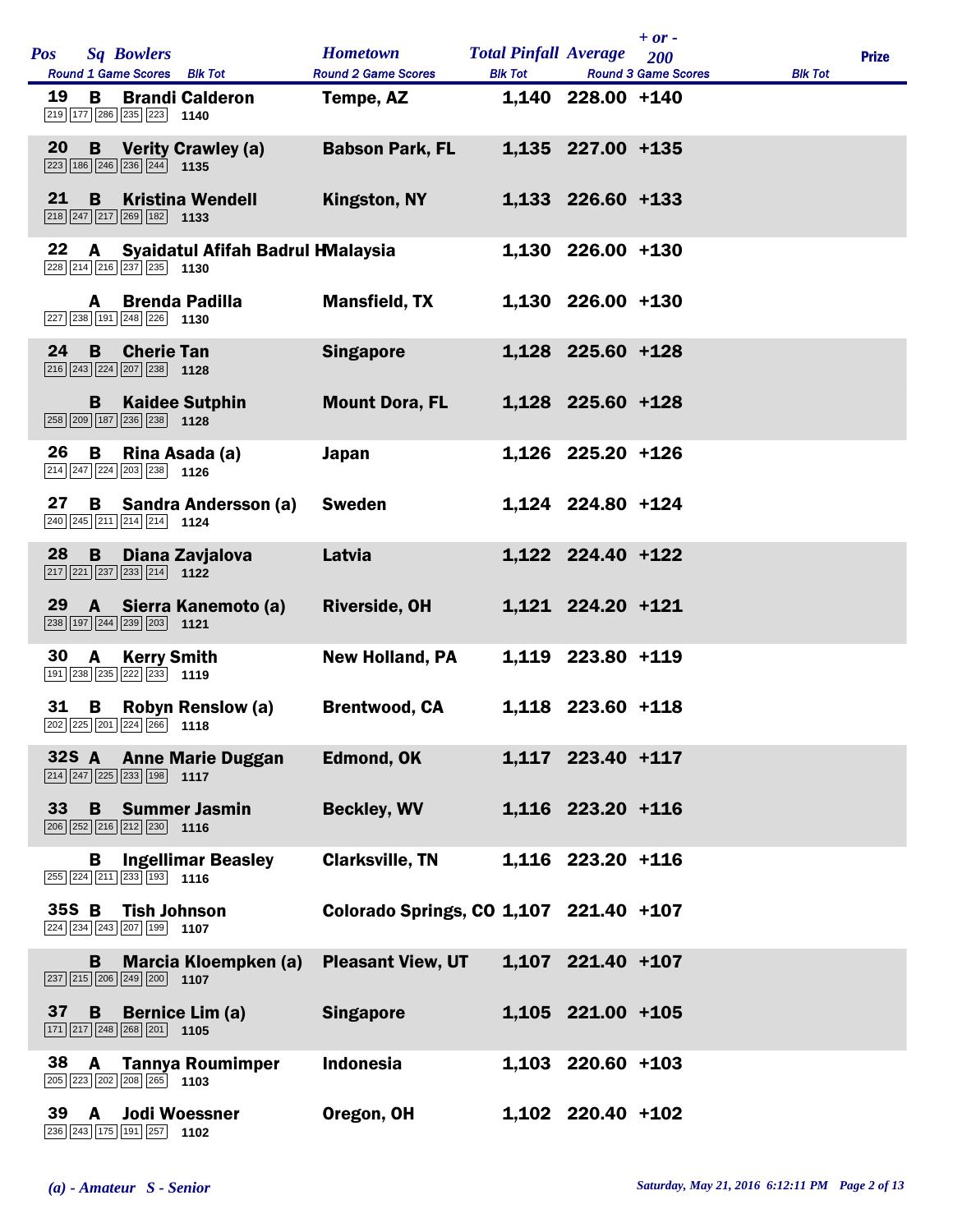| <b>Pos</b> |              | <b>Sq Bowlers</b><br>Round 1 Game Scores Blk Tot                                                            | <b>Hometown</b><br><b>Round 2 Game Scores</b> | <b>Total Pinfall Average</b><br><b>Blk Tot</b> |                   | $+ or -$<br>200<br><b>Round 3 Game Scores</b> | <b>Blk Tot</b> | <b>Prize</b> |
|------------|--------------|-------------------------------------------------------------------------------------------------------------|-----------------------------------------------|------------------------------------------------|-------------------|-----------------------------------------------|----------------|--------------|
| 40         | A            | Kiyoko McDonald (a)<br>$\boxed{246}$ $\boxed{257}$ $\boxed{215}$ $\boxed{204}$ $\boxed{179}$ 1101           | <b>McKinney, TX</b>                           |                                                | 1,101 220.20 +101 |                                               |                |              |
| 41         |              | <b>A</b> Ashly Galante<br>193 224 226 233 224 1100                                                          | Palm Harbor, FL                               |                                                | 1,100 220.00 +100 |                                               |                |              |
| 42         | B            | <b>Danielle McEwan</b><br>222 212 202 216 245 1097                                                          | <b>Stony Point, NY</b>                        |                                                | 1,097 219.40      | $+97$                                         |                |              |
| 43         | B            | <b>Daphne Tan</b><br>165 182 235 289 225 1096                                                               | <b>Singapore</b>                              |                                                | 1,096 219.20      | $+96$                                         |                |              |
| 44         |              | <b>B</b> April George (a)<br>$\boxed{243}$ 158 $\boxed{215}$ $\boxed{232}$ $\boxed{247}$ 1095               | N. Las Vegas, NV                              |                                                | 1,095 219.00      | $+95$                                         |                |              |
|            | A —          | <b>Leanne Hulsenberg</b><br>$\boxed{215}$ $\boxed{196}$ $\boxed{269}$ $\boxed{227}$ $\boxed{188}$ 1095      | <b>Pleasant View, UT</b>                      |                                                | 1,095 219.00      | $+95$                                         |                |              |
|            | В            | Katie Garcia (a)<br>192 192 226 272 213<br>1095                                                             | Wichita, KS                                   |                                                | 1,095 219.00      | $+95$                                         |                |              |
| 47         | B.           | <b>Holly Harris</b><br>178 248 206 244 217 1093                                                             | Wichita, KS                                   |                                                | 1,093 218.60      | $+93$                                         |                |              |
|            | <b>B</b>     | Hui Fen New (a)<br>$\boxed{191}$ $\boxed{212}$ $\boxed{236}$ $\boxed{238}$ $\boxed{216}$ <b>1093</b>        | <b>Singapore</b>                              |                                                | 1,093 218.60      | $+93$                                         |                |              |
|            | A —          | Katelyn Simpson (a)<br>$\boxed{279}$ $\boxed{213}$ $\boxed{177}$ $\boxed{200}$ $\boxed{224}$ <b>1093</b>    | <b>Emmett, ID</b>                             |                                                | 1,093 218.60      | $+93$                                         |                |              |
| 50         | A            | <b>Kristina Mickelson</b><br>195 255 210 196 236 1092                                                       | Ord, NE                                       |                                                | 1,092 218.40      | $+92$                                         |                |              |
|            | <b>51S A</b> | <b>Carolyn Dorin-Ballard</b><br>192 233 224 217 224 1090                                                    | Keller, TX                                    |                                                | 1,090 218.00      | $+90$                                         |                |              |
|            | $\mathbf{A}$ | <b>Syazwani Sahar</b><br>$\boxed{183}$ $\boxed{231}$ $\boxed{228}$ $\boxed{236}$ $\boxed{212}$ <b>1090</b>  | <b>Malaysia</b>                               |                                                | 1,090 218.00      | $+90$                                         |                |              |
| 53         | $\mathbf{A}$ | Victoria Johansson (a)<br>$\boxed{213}$ $\boxed{234}$ $\boxed{201}$ $\boxed{217}$ $\boxed{222}$ <b>1087</b> | <b>Sweden</b>                                 |                                                | 1,087 217.40      | $+87$                                         |                |              |
| 54         | B            | <b>Diandra Asbaty</b><br>206 220 206 214 238 1084                                                           | Chicago, IL                                   |                                                | 1,084 216.80      | $+84$                                         |                |              |
| 55         | B            | <b>Lynda Barnes</b><br>213 228 222 212 206<br>1081                                                          | Double Oak, TX                                |                                                | 1,081 216.20      | $+81$                                         |                |              |
|            | в            | Tania Yusaf (a)<br>188 253 201 181 258 1081                                                                 | <b>Babson Park, FL</b>                        |                                                | 1,081 216.20      | $+81$                                         |                |              |
| 57         |              | <b>B</b> Ashley Rucker<br>206 185 234 222 232 1079                                                          | <b>Bartlesville, OK</b>                       |                                                | 1,079 215.80      | $+79$                                         |                |              |
| 58         | A            | <b>Missy Parkin</b><br>179 222 213 235 229 1078                                                             | Laguna Hills, CA                              |                                                | 1,078 215.60      | $+78$                                         |                |              |
| 59         | A            | Kayla Johnson<br>$\boxed{235}$ $\boxed{231}$ $\boxed{224}$ $\boxed{193}$ $\boxed{194}$ <b>1077</b>          | <b>Washington, IL</b>                         |                                                | 1,077 215.40      | $+77$                                         |                |              |
|            | B            | Kristie Leong (a)<br>209 225 223 227 193 1077                                                               | Daly City, CA                                 |                                                | 1,077 215.40      | $+77$                                         |                |              |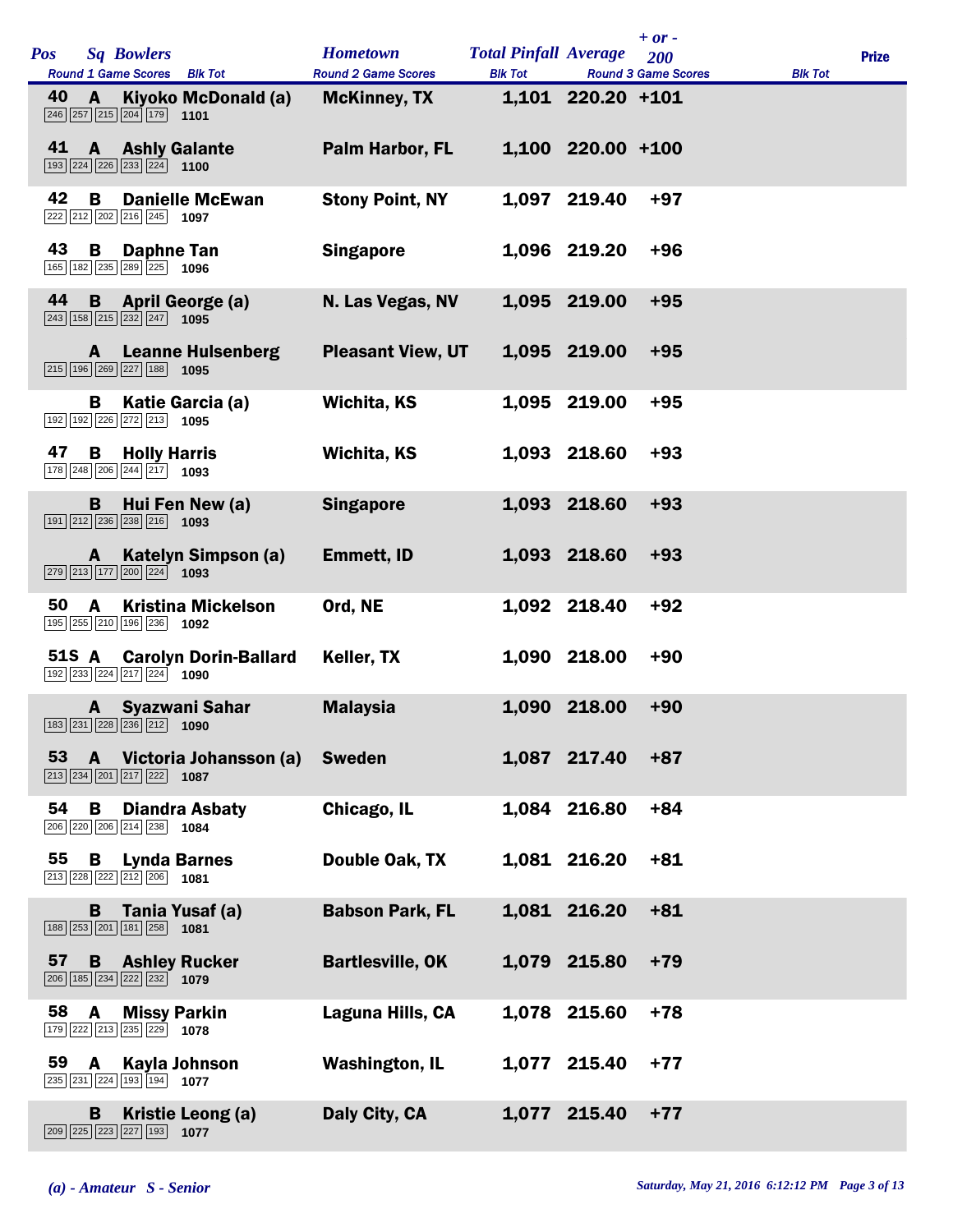| <b>Pos</b> |                      | <b>Sq Bowlers</b><br>Round 1 Game Scores Blk Tot                                                              | <b>Hometown</b><br><b>Round 2 Game Scores</b> | <b>Total Pinfall Average</b><br><b>Blk Tot</b> |                    | $+ or -$<br>200<br><b>Round 3 Game Scores</b> | <b>Blk Tot</b> | <b>Prize</b> |
|------------|----------------------|---------------------------------------------------------------------------------------------------------------|-----------------------------------------------|------------------------------------------------|--------------------|-----------------------------------------------|----------------|--------------|
|            | A                    | Keli Callahan (a)<br>202 179 212 279 205 1077                                                                 | Las Vegas, NV                                 |                                                | 1,077 215.40       | $+77$                                         |                |              |
| 62         | B                    | <b>Kayla Stram</b><br>182 225 232 200 236 1075                                                                | Minnetonka, MN                                |                                                | 1,075 215.00       | $+75$                                         |                |              |
|            | в                    | <b>Elysia Current</b><br>185 259 244 197 190 1075                                                             | Ephrata, PA                                   |                                                | 1,075 215.00       | $+75$                                         |                |              |
|            | A<br><b>Cut Line</b> | <b>Clara Guerrero</b><br>218 213 205 227 212 1075                                                             | <b>Pflugerville, TX</b>                       |                                                | 1,075 215.00       | $+75$                                         |                |              |
| 65         |                      | <b>B</b> Adrianne Barela (a)<br>247 218 212 200 194 1071                                                      | <b>Henderson, NV</b>                          |                                                | 1,071 214.20       | $+71$                                         |                |              |
| 66         |                      | <b>B</b> Jessica Abel (a)<br>195 213 215 202 245 1070                                                         | Rose Hill, KS                                 |                                                | 1,070 214.00       | $+70$                                         |                |              |
|            | В                    | Giselle Poss (a)<br>$\boxed{217}$ $\boxed{203}$ $\boxed{213}$ $\boxed{215}$ $\boxed{222}$ <b>1070</b>         | <b>Montgomery, IL</b>                         |                                                | 1,070 214.00       | $+70$                                         |                |              |
|            | B                    | <b>Liz Kuhlkin</b><br>$\boxed{202}$ 197 $\boxed{222}$ $\boxed{236}$ $\boxed{213}$ 1070                        | <b>Schenectady, NY</b>                        |                                                | 1,070 214.00       | $+70$                                         |                |              |
| 69         | $\mathbf{A}$         | Lori Grisanti (a)<br>$\boxed{238}$ 177 204 242 205 1066                                                       | Greenfield, WI                                |                                                | 1,066 213.20       | $+66$                                         |                |              |
|            | В                    | <b>Wendy Macpherson</b><br>169 233 202 203 259 1066                                                           | <b>Henderson, NV</b>                          |                                                | 1,066 213.20       | $+66$                                         |                |              |
| 71         | B                    | Elizabeth Sienicki (a)<br>214 180 235 243 193 1065                                                            | San Jose, CA                                  |                                                | 1,065 213.00       | $+65$                                         |                |              |
|            | A                    | <b>Ashley Crowder (a)</b><br>256 227 188 168 226 1065                                                         | <b>Tamarac, FL</b>                            |                                                | 1,065 213.00       | $+65$                                         |                |              |
|            |                      | <b>A</b> Jennifer Higgins<br>216 216 244 194 195 1065                                                         | Westerville, OH                               |                                                | $1,065$ 213.00 +65 |                                               |                |              |
|            | A                    | Hollyann Johansen (a)<br>$\boxed{214}$ $\boxed{210}$ $\boxed{193}$ $\boxed{212}$ $\boxed{236}$ <b>1065</b>    | Wichita, KS                                   |                                                | 1,065 213.00       | $+65$                                         |                |              |
| 75         |                      | <b>A</b> Stefanie Johnson<br>226 222 213 203 200 1064                                                         | <b>Grand Prairie, TX</b>                      |                                                | 1,064 212.80       | $+64$                                         |                |              |
| 76         | B                    | <b>Jasmine Snell (a)</b><br>$\boxed{172}$ $\boxed{236}$ $\boxed{214}$ $\boxed{236}$ $\boxed{202}$ <b>1060</b> | <b>Papillion, NE</b>                          |                                                | 1,060 212.00       | $+60$                                         |                |              |
| 77         | B                    | <b>Shannon O'Keefe</b><br>$\boxed{229}$ 171 $\boxed{227}$ $\boxed{214}$ $\boxed{217}$ 1058                    | O'Fallon, IL                                  |                                                | 1,058 211.60       | $+58$                                         |                |              |
| 78         | A                    | Siti Safiyah Amirah AbduMalaysia<br>224 219 170 194 250 1057                                                  |                                               |                                                | 1,057 211.40       | $+57$                                         |                |              |
|            | A                    | <b>Lilia Robles</b><br>209 179 236 207 226 1057                                                               | <b>Mexico</b>                                 |                                                | 1,057 211.40       | $+57$                                         |                |              |
|            | B                    | <b>Karen Marcano</b><br>232 195 245 193 192 1057                                                              | Venezuela                                     |                                                | 1,057 211.40       | $+57$                                         |                |              |
| 81         | A                    | <b>Cassandra Leuthold</b><br>232 198 213 195 218 1056                                                         | Lincoln, NE                                   |                                                | 1,056 211.20       | $+56$                                         |                |              |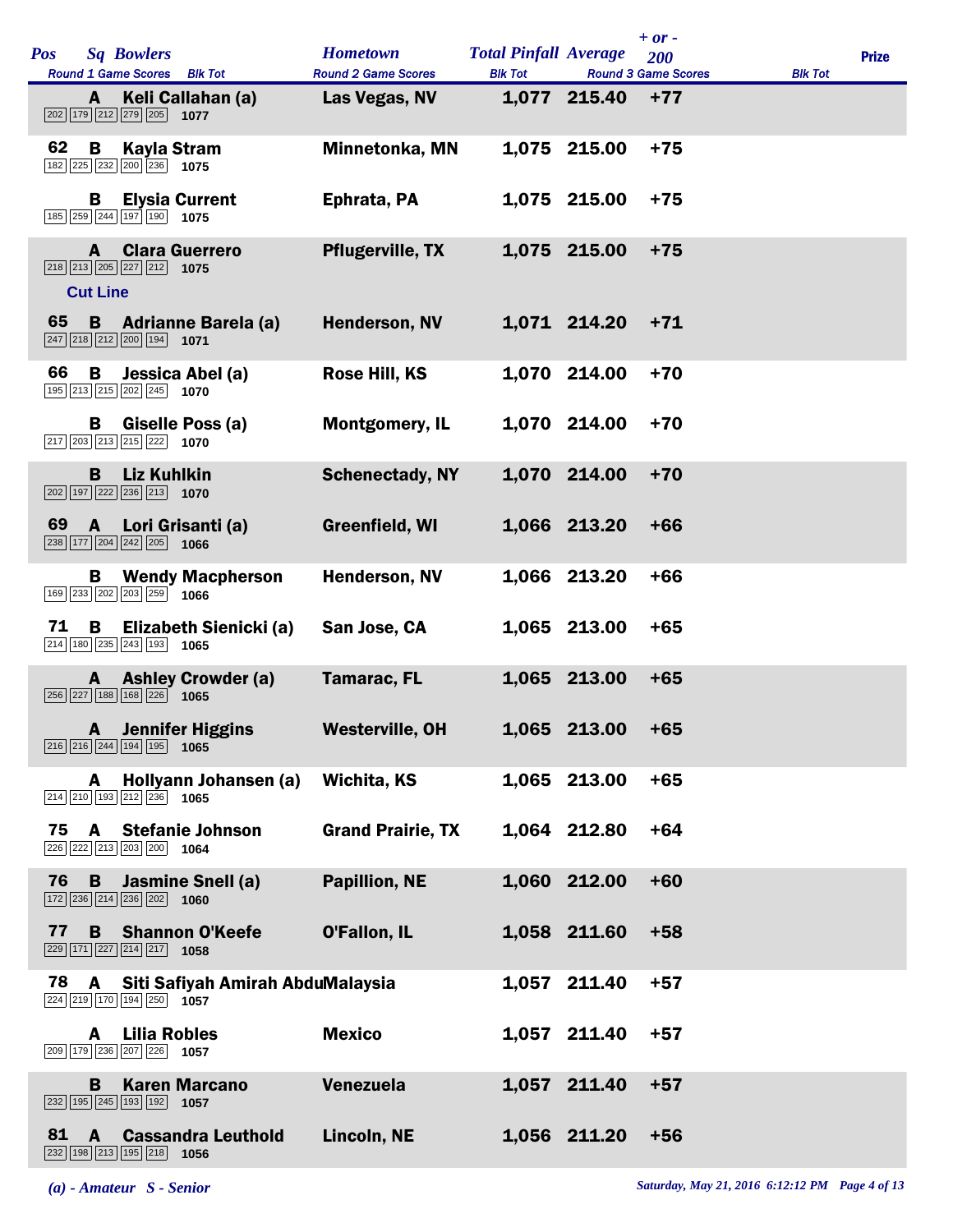| <b>Sq Bowlers</b><br><b>Pos</b><br>Round 1 Game Scores Blk Tot                                                                         | <b>Hometown</b><br><b>Round 2 Game Scores</b> | <b>Total Pinfall Average</b><br><b>Blk Tot</b> |              | $+ or -$<br>200<br><b>Round 3 Game Scores</b> | <b>Blk Tot</b> | <b>Prize</b> |
|----------------------------------------------------------------------------------------------------------------------------------------|-----------------------------------------------|------------------------------------------------|--------------|-----------------------------------------------|----------------|--------------|
| 82<br>Juliana Franco (a)<br>В<br>189 213 247 196 210 1055                                                                              | Colombia                                      |                                                | 1,055 211.00 | $+55$                                         |                |              |
| <b>Jacqueline Carbonetto</b><br>A<br>244 187 233 208 183 1055                                                                          | <b>Blauvelt, NY</b>                           |                                                | 1,055 211.00 | $+55$                                         |                |              |
| 84<br>$\mathbf{B}$<br>Alexis Ijams<br>$\boxed{154}$ $\boxed{214}$ $\boxed{237}$ $\boxed{191}$ $\boxed{257}$ <b>1053</b>                | <b>Wichita, KS</b>                            |                                                | 1,053 210.60 | $+53$                                         |                |              |
| 85<br>Tara Quinlan (a)<br>B<br>$\boxed{202}$ $\boxed{268}$ $\boxed{224}$ $\boxed{212}$ $\boxed{146}$ <b>1052</b>                       | <b>Streamwood, IL</b>                         |                                                | 1,052 210.40 | $+52$                                         |                |              |
| Joey Yeo (a)<br>В<br>245 237 255 178 137 1052                                                                                          | <b>Singapore</b>                              |                                                | 1,052 210.40 | $+52$                                         |                |              |
| 87<br>B<br><b>Mariana Ayala</b><br>219 243 187 189 213 1051                                                                            | Euless, TX                                    |                                                | 1,051 210.20 | $+51$                                         |                |              |
| 88<br>B<br><b>Liz Johnson</b><br>$\boxed{224}$ $\boxed{200}$ $\boxed{212}$ $\boxed{213}$ $\boxed{201}$ <b>1050</b><br><b>Cash Line</b> | <b>Cheektowaga, NY</b>                        |                                                | 1,050 210.00 | $+50$                                         |                |              |
| Valentina Collazos-QuintAustin, TX<br>89<br>B<br>$\boxed{205}$ $\boxed{215}$ $\boxed{234}$ $\boxed{202}$ $\boxed{192}$ <b>1048</b>     |                                               |                                                | 1,048 209.60 | $+48$                                         |                |              |
| 90<br><b>Shannon Pluhowsky</b><br>A<br>174 168 193 278 234 1047                                                                        | Dayton, OH                                    |                                                | 1,047 209.40 | $+47$                                         |                |              |
| Yuki Akiyosh (a)<br>B<br>213 190 170 246 228 1047                                                                                      | <b>Japan</b>                                  |                                                | 1,047 209.40 | +47                                           |                |              |
| <b>Jennifer Sparks (a)</b><br>A<br>$\boxed{192}$ $\boxed{222}$ $\boxed{217}$ $\boxed{200}$ $\boxed{216}$ 1047                          | York, PA                                      |                                                | 1,047 209.40 | $+47$                                         |                |              |
| 93<br>Ida Andersson (a)<br>$\mathbf{A}$<br>235 193 181 235 202<br>1046                                                                 | <b>Sweden</b>                                 |                                                | 1,046 209.20 | $+46$                                         |                |              |
| <b>Brittany Himmelreich</b><br>94 A<br>184 258 212 176 215 1045                                                                        | Cressona, PA                                  |                                                | 1,045 209.00 | $+45$                                         |                |              |
| 95 A<br><b>Stephanie Martins</b><br>264 175 175 246 184 1044                                                                           | <b>Brazil</b>                                 |                                                | 1,044 208.80 | $+44$                                         |                |              |
| <b>Emily Fagan (a)</b><br>в<br>170 195 221 258 200 1044                                                                                | <b>Berkeley, CA</b>                           |                                                | 1,044 208.80 | $+44$                                         |                |              |
| 97 B<br>Danielle Schilling (a)<br>$\boxed{172}$ $\boxed{203}$ $\boxed{230}$ $\boxed{217}$ $\boxed{221}$ <b>1043</b>                    | Winnetka, CA                                  |                                                | 1,043 208.60 | $+43$                                         |                |              |
| 98<br>Trista Kimmes (a)<br>A<br>201 268 191 172 210 1042                                                                               | Eagan, MN                                     |                                                | 1,042 208.40 | $+42$                                         |                |              |
| 99<br>$\overline{B}$<br>Nicole Bower (a)<br>163 196 222 233 227 1041                                                                   | <b>Camp Hill, PA</b>                          |                                                | 1,041 208.20 | $+41$                                         |                |              |
| Katie Ann Sopp-Schroed White Bear Lake, MN 1,039 207.80<br><b>100</b><br>$\mathbf{A}$<br>206 191 238 189 215 1039                      |                                               |                                                |              | $+39$                                         |                |              |
| 101<br>$\mathbf{B}$<br>Erin Michelfelder (a)<br>$\boxed{258}$ $\boxed{203}$ $\boxed{212}$ $\boxed{197}$ $\boxed{168}$ 1038             | <b>Belleville, IL</b>                         |                                                | 1,038 207.60 | $+38$                                         |                |              |
| Johanna Puentes (a)<br>A<br>186 173 256 211 212<br>1038                                                                                | Colombia                                      |                                                | 1,038 207.60 | $+38$                                         |                |              |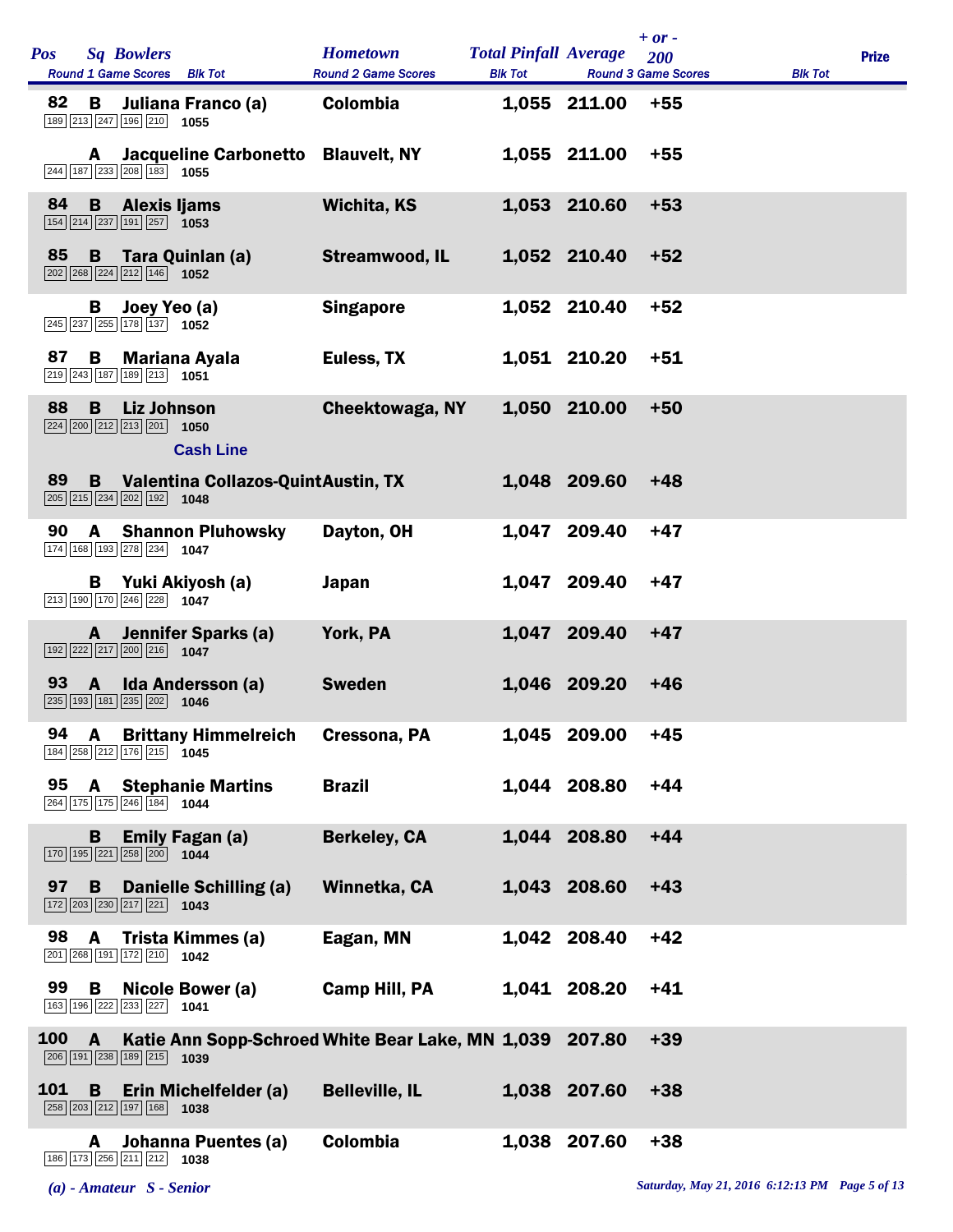| <b>Pos</b> |                | <b>Sq Bowlers</b><br>Round 1 Game Scores Blk Tot                                                              | <b>Hometown</b><br><b>Round 2 Game Scores</b> | <b>Total Pinfall Average</b><br><b>Blk Tot</b> |              | $+$ or -<br>200<br><b>Round 3 Game Scores</b> | <b>Blk Tot</b> | <b>Prize</b> |
|------------|----------------|---------------------------------------------------------------------------------------------------------------|-----------------------------------------------|------------------------------------------------|--------------|-----------------------------------------------|----------------|--------------|
| 103        | В              | <b>Josie Earnest</b><br>205 212 255 184 181 1037                                                              | <b>Nashville, TN</b>                          |                                                | 1,037 207.40 | $+37$                                         |                |              |
| 104        | $\mathbf{A}$   | <b>Catherine Maher (a)</b><br>239 203 160 215 217 1034                                                        | Ottumwa, IA                                   |                                                | 1,034 206.80 | $+34$                                         |                |              |
| 105        | B              | <b>Elise Bolton</b><br>$\boxed{201}$ 192 176 206 258 1033                                                     | <b>Merritt Island, FL</b>                     |                                                | 1,033 206.60 | $+33$                                         |                |              |
|            | В              | Miku Urano (a)<br>$\boxed{200}$ 169 234 214 216 1033                                                          | Japan                                         |                                                | 1,033 206.60 | $+33$                                         |                |              |
| 107        | A              | Daria Kovalova (a)<br>227 211 188 182 223 1031                                                                | Wichita, KS                                   |                                                | 1,031 206.20 | $+31$                                         |                |              |
| 108        | B              | Jessica Lesagonicz<br>260 190 210 179 191 1030                                                                | Atlanta, GA                                   | 1,030                                          | 206.00       | $+30$                                         |                |              |
|            | B              | <b>Jamie Martin</b><br>184 148 226 228 244<br>1030                                                            | Omaha, NE                                     |                                                | 1,030 206.00 | $+30$                                         |                |              |
|            | A              | <b>Michelle Maly (a)</b><br>$\boxed{222}\boxed{201}\boxed{195}\boxed{165}\boxed{247}$ 1030                    | Denver, CO                                    | 1,030                                          | 206.00       | $+30$                                         |                |              |
| 111        | A              | <b>Emily Peterson (a)</b><br>227 204 193 191 214<br>1029                                                      | West Fargo, ND                                |                                                | 1,029 205.80 | $+29$                                         |                |              |
|            | S B            | <b>Char Hammel</b><br>202 201 215 222 189 1029                                                                | Las Vegas, NV                                 |                                                | 1,029 205.80 | $+29$                                         |                |              |
| 113        | $\overline{A}$ | Jennifer Russo (a)<br>179 230 199 181 237 1026                                                                | <b>Monmouth Jct., NJ</b>                      |                                                | 1,026 205.20 | $+26$                                         |                |              |
|            | В              | <b>Kimberly Power (a)</b><br>224 182 186 209 225 1026                                                         | San Leandro, CA                               |                                                | 1,026 205.20 | $+26$                                         |                |              |
|            | в              | Tina Becke (a)<br>177 198 238 211 202<br>1026                                                                 | <b>Carol Stream, IL</b>                       |                                                | 1,026 205.20 | $+26$                                         |                |              |
| 116        | B              | Rebecca Czlapinski (a)<br>236 183 224 187 195 1025                                                            | <b>Marengo, IL</b>                            |                                                | 1,025 205.00 | $+25$                                         |                |              |
| 117        | B              | Jennifer Mauri (a)<br>$\boxed{236}$ 162 $\boxed{242}$ 167 $\boxed{216}$ 1023                                  | Henderson, NV                                 |                                                | 1,023 204.60 | $+23$                                         |                |              |
| 118        | A              | <b>Tracie Ball</b><br>192 213 175 222 220<br>1022                                                             | <b>Tucson, AZ</b>                             | 1,022                                          | 204.40       | $+22$                                         |                |              |
|            | В              | <b>Shannon Sellens (a)</b><br>195 175 259 194 199 1022                                                        | <b>Copiague, NY</b>                           |                                                | 1,022 204.40 | $+22$                                         |                |              |
| 120        | B              | <b>Brooke Bower</b><br>158 249 164 213 236 1020                                                               | <b>Camp Hill, PA</b>                          | 1,020                                          | 204.00       | $+20$                                         |                |              |
| 121        | A              | <b>Andrea Snyder (a)</b><br>$\boxed{205}$ $\boxed{210}$ $\boxed{207}$ $\boxed{210}$ $\boxed{187}$ <b>1019</b> | <b>Henderson, NV</b>                          |                                                | 1,019 203.80 | $+19$                                         |                |              |
|            | A              | <b>Shawna Strause (a)</b><br>$\boxed{193}$ $\boxed{200}$ $\boxed{242}$ $\boxed{188}$ $\boxed{196}$ 1019       | <b>Tucson, AZ</b>                             | 1,019                                          | 203.80       | $+19$                                         |                |              |
| 123        | A              | Nora Lyana Norkamal<br>$\boxed{201}$ $\boxed{203}$ $\boxed{215}$ $\boxed{204}$ $\boxed{195}$ $\boxed{1018}$   | <b>Malaysia</b>                               |                                                | 1,018 203.60 | $+18$                                         |                |              |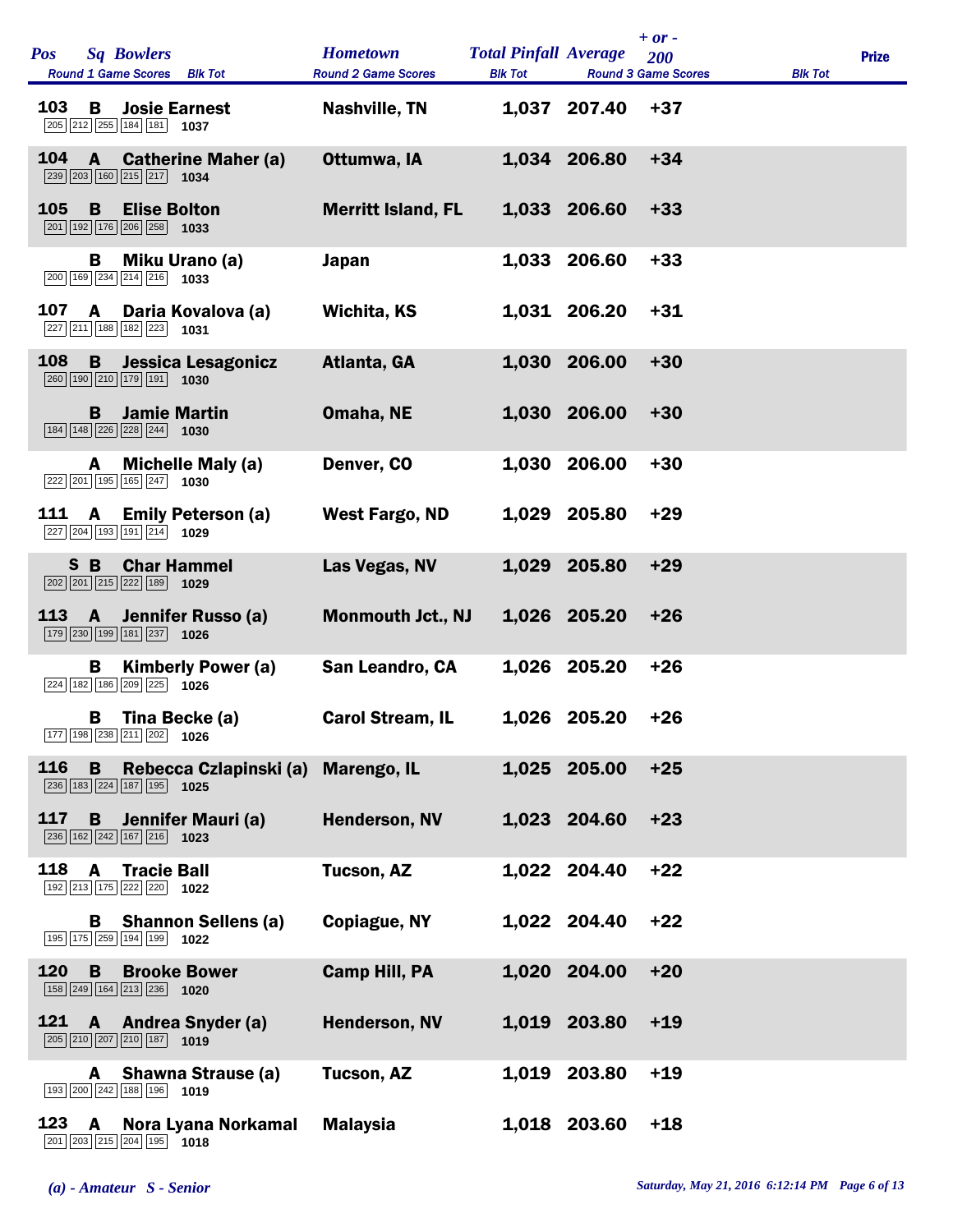| <b>Pos</b>    |              | <b>Sq Bowlers</b>                                                                                                               | <b>Hometown</b>                           | <b>Total Pinfall Average</b> |                   | $+ or -$<br>200                     |                | <b>Prize</b> |
|---------------|--------------|---------------------------------------------------------------------------------------------------------------------------------|-------------------------------------------|------------------------------|-------------------|-------------------------------------|----------------|--------------|
| 124           |              | Round 1 Game Scores Blk Tot<br><b>B</b> Ashley Purkey<br>220 201 180 200 215 1016                                               | <b>Round 2 Game Scores</b><br>Godfrey, IL | <b>Blk Tot</b>               | 1,016 203.20      | <b>Round 3 Game Scores</b><br>$+16$ | <b>Blk Tot</b> |              |
| 125           | B            | Estefania Cobo (a)<br>181 245 204 195 190 1015                                                                                  | Trujillo Alto, PR                         |                              | 1,015 203.00      | $+15$                               |                |              |
| 126           | В            | <b>Mariana Alvarado (a)</b><br>191 209 184 218 211 1013                                                                         | <b>Sacramento, CA</b>                     |                              | 1,013 202.60      | $+13$                               |                |              |
| 127           | B.           | Lauren Pate (a)<br>200 186 190 233 203 1012                                                                                     | Inver Grove Heights, 1,012 202.40         |                              |                   | $+12$                               |                |              |
|               |              | <b>B</b> Sarah Muench (a)<br>169 202 180 239 222 1012                                                                           | Altoona, IA                               |                              | 1,012 202.40      | $+12$                               |                |              |
|               | B.           | Taylor Bulthuis (a)<br>223 196 191 194 208 1012                                                                                 | <b>Coral Springs, FL</b>                  |                              | 1,012 202.40      | $+12$                               |                |              |
|               | A            | <b>Mariann Klosin (a)</b><br>199 188 212 222 191 1012                                                                           | Windham, NH                               |                              | 1,012 202.40      | $+12$                               |                |              |
| 131           | B            | <b>Natalie Goodman</b><br>$\boxed{189}$ $\boxed{154}$ $\boxed{211}$ $\boxed{248}$ $\boxed{209}$ <b>1011</b>                     | O'Fallon, IL                              |                              | 1,011 202.20      | $+11$                               |                |              |
|               |              | 132S B Crystal Shaw-Wesby (a) Landover, MD<br>$\boxed{152}$ $\boxed{242}$ $\boxed{180}$ $\boxed{214}$ $\boxed{221}$ <b>1009</b> |                                           |                              | 1,009 201.80      | $+9$                                |                |              |
| 133           | <b>B</b>     | Jordan Newham (a)<br>$\boxed{214}$ $\boxed{206}$ $\boxed{201}$ $\boxed{183}$ $\boxed{204}$ <b>1008</b>                          | Aurora, IL                                |                              | 1,008 201.60      | $+8$                                |                |              |
| 134           | A            | Blair Blumenscheid (a) Columbus, OH<br>182 169 220 236 200 1007                                                                 |                                           |                              | 1,007 201.40      | $+7$                                |                |              |
| 135           |              | A Sandra Gongora<br>172 182 213 225 214 1006                                                                                    | <b>Mexico</b>                             |                              | 1,006 201.20      | $+6$                                |                |              |
|               |              | 136 A Gabriella Mayfield<br>175 203 224 178 224 1004                                                                            | Lake Isabella, CA                         |                              | 1,004 200.80      | $+4$                                |                |              |
|               |              | <b>B</b> Emily Eckhoff (a)<br>$\boxed{232}$ 196 $\boxed{211}$ $\boxed{209}$ 156 1004                                            | Denver, CO                                |                              | 1,004 200.80      | $+4$                                |                |              |
|               |              | <b>B</b> Jessica Mellott (a)<br>$\boxed{177}$ $\boxed{192}$ $\boxed{179}$ $\boxed{244}$ $\boxed{212}$ <b>1004</b>               | <b>Lauderhill, FL</b>                     |                              | 1,004 200.80      | $+4$                                |                |              |
|               |              | 139 A Anggie Ramirez-Perea<br>177 187 190 247 201 1002                                                                          | <b>Austin, TX</b>                         |                              | 1,002 200.40      | $+2$                                |                |              |
|               |              | <b>B</b> Angela Boswell (a)<br>$\boxed{211}$ $\boxed{179}$ $\boxed{234}$ $\boxed{207}$ $\boxed{171}$ <b>1002</b>                | <b>New Zealand</b>                        |                              | 1,002 200.40      | $+2$                                |                |              |
| $141 \quad A$ |              | <b>Krista Sandt</b><br>153 224 192 212 220 1001                                                                                 | <b>Bethlehem, PA</b>                      |                              | 1,001 200.20      | $+1$                                |                |              |
|               | A            | <b>Melanie Crawford (a)</b><br>198 199 181 208 215 1001                                                                         | Allen, TX                                 |                              | 1,001 200.20      | $+1$                                |                |              |
| 143           | $\mathbf{A}$ | Justyne Falbo (a)<br>160 204 205 227 204 1000                                                                                   | Greensburg, PA                            |                              | 1,000 200.00 Even |                                     |                |              |
|               | B.           | <b>Brandi Branka</b><br>$\boxed{196}$ $\boxed{175}$ $\boxed{199}$ $\boxed{203}$ $\boxed{227}$ <b>1000</b>                       | <b>Fairview Hgts, IL</b>                  |                              | 1,000 200.00 Even |                                     |                |              |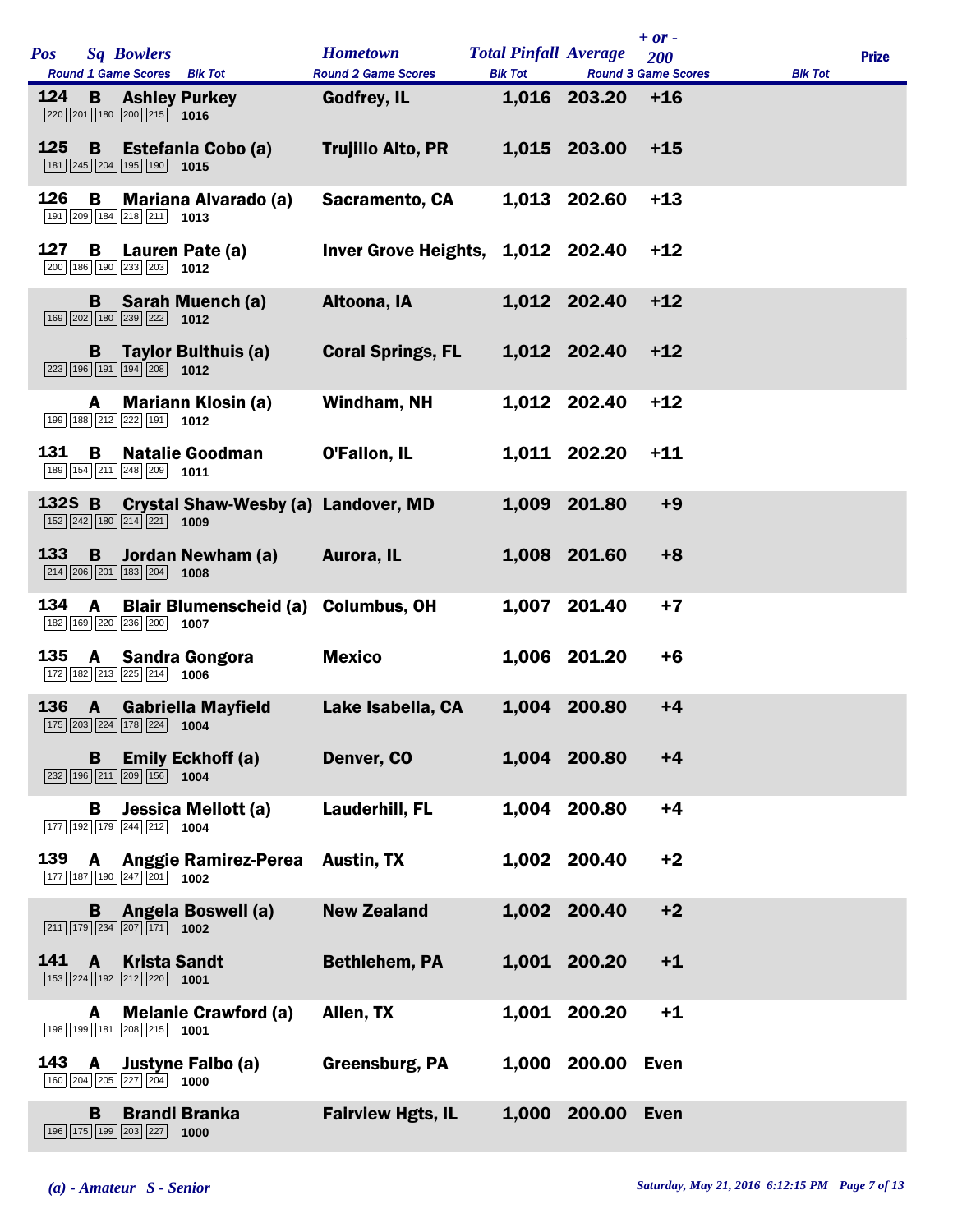| <b>Pos</b> |              | <b>Sq Bowlers</b><br>Round 1 Game Scores Blk Tot                                                  | <b>Hometown</b><br><b>Round 2 Game Scores</b> | <b>Total Pinfall Average</b><br><b>Blk Tot</b> |            | $+ or -$<br>200<br><b>Round 3 Game Scores</b> | <b>Blk Tot</b> | <b>Prize</b> |
|------------|--------------|---------------------------------------------------------------------------------------------------|-----------------------------------------------|------------------------------------------------|------------|-----------------------------------------------|----------------|--------------|
| 145S B     |              | Sabrina Duncan-Rose (a)New Orleans, LA<br>172 189 174 222 242<br>999                              |                                               | 999                                            | 199.80     | $-1$                                          |                |              |
| 146        | A            | <b>Michelle Sterner</b><br>157 236 202 190 213<br>998                                             | <b>Niagara Falls, NY</b>                      |                                                | 998 199.60 | $-2$                                          |                |              |
| 147        | В            | <b>Amy Gamage</b><br>167 189 214 192 235<br>997                                                   | Las Vegas, NV                                 | 997                                            | 199.40     | $-3$                                          |                |              |
| 148        | B            | Megan Buja (a)<br>222 184 243 169 178 996                                                         | <b>Rockford, IL</b>                           | 996                                            | 199.20     | $-4$                                          |                |              |
| 149        | $\mathbf{A}$ | Jessica Aiezza (a)<br>193 182 211 213 196<br>995                                                  | <b>Mechanicville, NY</b>                      |                                                | 995 199.00 | $-5$                                          |                |              |
| 150        | A            | Karen Boyd (a)<br>191 242 184 204 173<br>994                                                      | <b>Fort Lauderdale, FL</b>                    | 994                                            | 198.80     | $-6$                                          |                |              |
|            | В            | <b>Ashlyn Herzberg (a)</b><br>202 205 192 188 207<br>994                                          | Wichita, KS                                   |                                                | 994 198.80 | -6                                            |                |              |
|            | A            | <b>Ginell Walton</b><br>212 217 180 200 185<br>994                                                | Placentia, CA                                 |                                                | 994 198.80 | $-6$                                          |                |              |
| 153 A      |              | <b>Mary Wells (a)</b><br>182 181 204 212 214 993                                                  | <b>Columbus, OH</b>                           |                                                | 993 198.60 | $-7$                                          |                |              |
| 154        | A            | <b>Sharon Koh</b><br>$\boxed{213}$ $\boxed{163}$ $\boxed{198}$ $\boxed{247}$ $\boxed{171}$<br>992 | <b>Malaysia</b>                               | 992                                            | 198.40     | $-8$                                          |                |              |
| 155        | $\mathbf{A}$ | Lori Eskew (a)<br>$\boxed{205}$ $\boxed{191}$ $\boxed{178}$ $\boxed{193}$ $\boxed{223}$<br>990    | Hillsboro, OR                                 |                                                | 990 198.00 | $-10$                                         |                |              |
| 156        | $\mathbf{A}$ | <b>Thia Falbo</b><br>202 222 181 179 203<br>987                                                   | Greensburg, PA                                | 987                                            | 197.40     | $-13$                                         |                |              |
|            |              | <b>B</b> Anita Arnett (a)<br>194 181 183 226 203 987                                              | <b>Richmond, TX</b>                           | 987                                            | 197.40     | $-13$                                         |                |              |
| 158        | A            | <b>Samantha Schaden</b><br>256 188 181 188 171<br>984                                             | <b>Baltimore, MD</b>                          | 984                                            | 196.80     | $-16$                                         |                |              |
|            | A            | Leslie Bohn (a)<br>176 199 226 202 181<br>984                                                     | Jackson, NJ                                   |                                                | 984 196.80 | $-16$                                         |                |              |
| 160        | B            | <b>Rebecca Whiting (a)</b><br>211   160   214   209   188  <br>982                                | <b>Australia</b>                              | 982                                            | 196.40     | $-18$                                         |                |              |
| 161        | B            | <b>Heather D'Errico</b><br> 182   208   181   189   221   <br>981                                 | <b>Rochester, NY</b>                          |                                                | 981 196.20 | $-19$                                         |                |              |
|            | A            | Nachimi Itakura<br>184 186 194 216 201<br>981                                                     | <b>Japan</b>                                  | 981                                            | 196.20     | $-19$                                         |                |              |
| 163S B     |              | <b>Robin Romeo</b><br>211 190 204 197 178<br>980                                                  | <b>Newhall, CA</b>                            | 980                                            | 196.00     | $-20$                                         |                |              |
| 164        | B            | Nikki Stiteler (a)<br>181 219 203 187 189<br>979                                                  | Medina, OH                                    | 979                                            | 195.80     | $-21$                                         |                |              |
| 165        | B            | Tina Williams (a)<br>193 183 190 209 203<br>978                                                   | Phoenix, AZ                                   |                                                | 978 195.60 | $-22$                                         |                |              |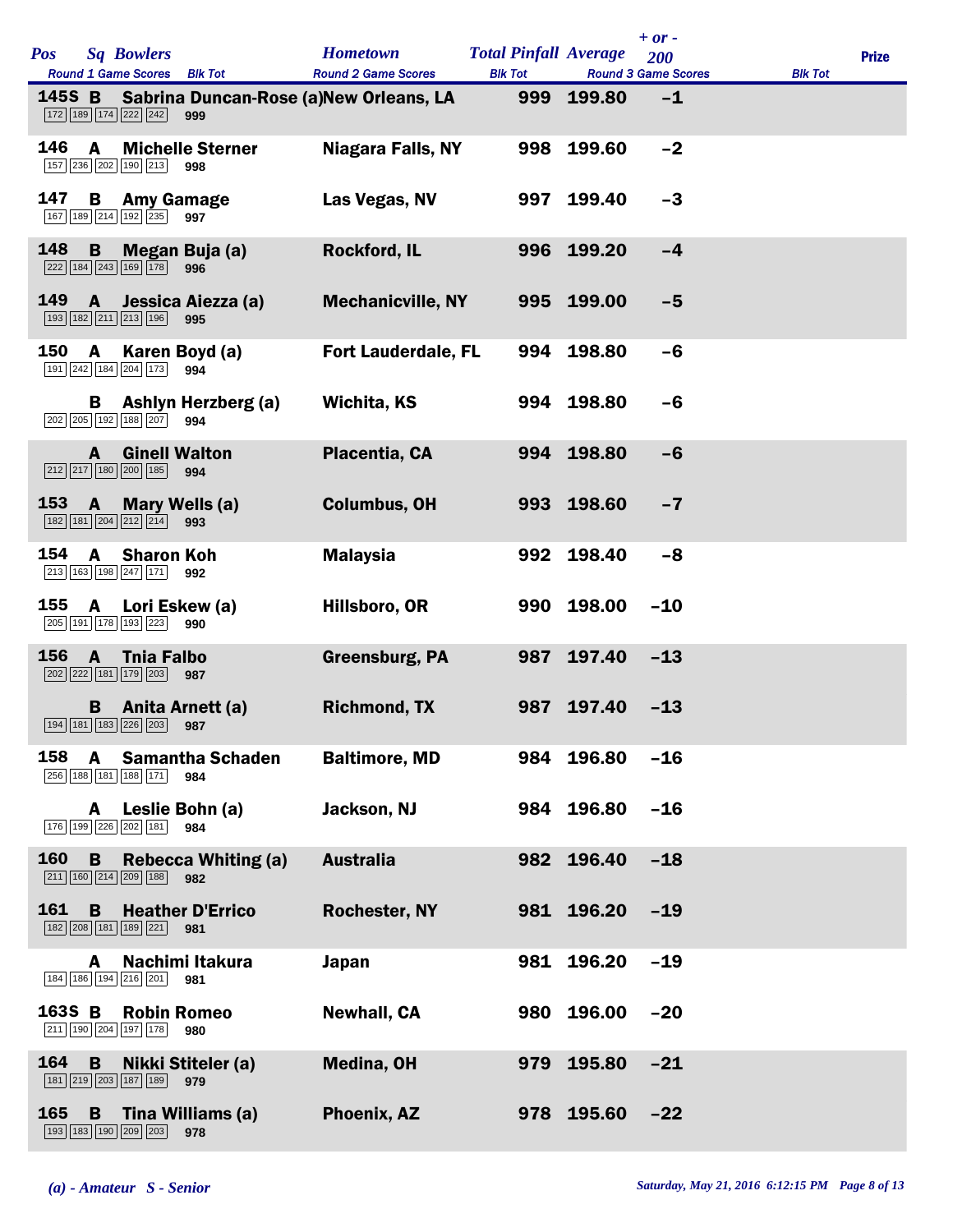| <b>Pos</b> | <b>Sq Bowlers</b>                             | Round 1 Game Scores Blk Tot                  | <b>Hometown</b><br><b>Round 2 Game Scores</b> | <b>Total Pinfall Average</b><br><b>Blk Tot</b> |            | $+ or -$<br>200<br><b>Round 3 Game Scores</b> | <b>Blk Tot</b> | <b>Prize</b> |
|------------|-----------------------------------------------|----------------------------------------------|-----------------------------------------------|------------------------------------------------|------------|-----------------------------------------------|----------------|--------------|
|            | в<br>163 198 213 227 177                      | <b>Chelsea LeMond (a)</b><br>978             | Jasper, IN                                    |                                                | 978 195.60 | $-22$                                         |                |              |
| 167        | B<br>235 160 222 200 158 975                  | Jasmine Coleman (a)                          | <b>Manteca, CA</b>                            |                                                | 975 195.00 | $-25$                                         |                |              |
|            | A<br>166 179 247 193 190                      | <b>Genie Franklin (a)</b><br>975             | <b>Frisco, TX</b>                             |                                                | 975 195.00 | $-25$                                         |                |              |
| 169        | $\mathbf{A}$<br>$169$ $211$ $215$ $177$ $201$ | <b>Bryanna Cote</b><br>973                   | <b>Red Rock, AZ</b>                           |                                                | 973 194.60 | $-27$                                         |                |              |
| 170S B     | 215 181 189 201 186 972                       | <b>Debbie Ayers</b>                          | La Mesa, CA                                   |                                                | 972 194.40 | $-28$                                         |                |              |
| 171        | 203 219 202 169 175                           | A Anneli Blomqvist (a)<br>968                | <b>Sweden</b>                                 |                                                | 968 193.60 | $-32$                                         |                |              |
|            | A<br>180 195 197 216 180                      | Diana Walter (a)<br>968                      | <b>Bellport, NY</b>                           |                                                | 968 193.60 | $-32$                                         |                |              |
| 173        | A<br>236 171 198 184 178                      | <b>Cassandra Molbeck</b><br>967              | Sussex, WI                                    |                                                | 967 193.40 | $-33$                                         |                |              |
| 174        | 190 255 157 166 198                           | <b>B</b> Stephanie Casey<br>966              | Yonkers, NY                                   |                                                | 966 193.20 | $-34$                                         |                |              |
| 175        | B<br>175 183 190 205 212                      | Trisha Reid (a)<br>965                       | <b>Columbus, OH</b>                           |                                                | 965 193.00 | $-35$                                         |                |              |
|            | A<br>160 222 196 178 209                      | <b>Samantha Kelly</b><br>965                 | Waukesha, WI                                  | 965                                            | 193.00     | $-35$                                         |                |              |
| 177        | B<br>$ 225 $ 193   190   186   169            | <b>Kalynn Carl</b><br>963                    | Albany, NY                                    |                                                | 963 192.60 | $-37$                                         |                |              |
|            | B                                             | Casey Goettel (a)<br>188 184 177 188 226 963 | <b>Saint Charles, MO</b>                      |                                                | 963 192.60 | $-37$                                         |                |              |
|            | В<br>201 169 190 180 223                      | Alexa Wasmund (a)<br>963                     | <b>Red Wing, MN</b>                           |                                                | 963 192.60 | $-37$                                         |                |              |
|            | A<br>191 172 210 201 189                      | Ayami Kondo<br>963                           | <b>Japan</b>                                  | 963                                            | 192.60     | $-37$                                         |                |              |
| 181        | B<br>203 205 182 158 209                      | <b>Morgan Wilhelm(a)</b><br>957              | Fond du Lac, WI                               | 957                                            | 191.40     | $-43$                                         |                |              |
| 182        | A<br>141 194 193 225 203                      | Jennifer DeWitt (a)<br>956                   | <b>Bremerton, WA</b>                          | 956                                            | 191.20     | $-44$                                         |                |              |
| 183        | B<br>174 184 200 203 194                      | <b>Bianca Tofilau (a)</b><br>955             | <b>New Zealand</b>                            |                                                | 955 191.00 | $-45$                                         |                |              |
| 184        | $\mathbf{A}$<br>192 175 179 219 189           | <b>Sandi Charles (a)</b><br>954              | <b>Nolanville, TX</b>                         | 954                                            | 190.80     | $-46$                                         |                |              |
| 185        | B<br>183 185 214 180 191 953                  | <b>Stephanie Adams (a)</b>                   | <b>Canada</b>                                 |                                                | 953 190.60 | $-47$                                         |                |              |
|            | A<br>212 165 167 178 231                      | <b>Heather Melvin</b><br>953                 | <b>Sioux Falls, SD</b>                        | 953                                            | 190.60     | $-47$                                         |                |              |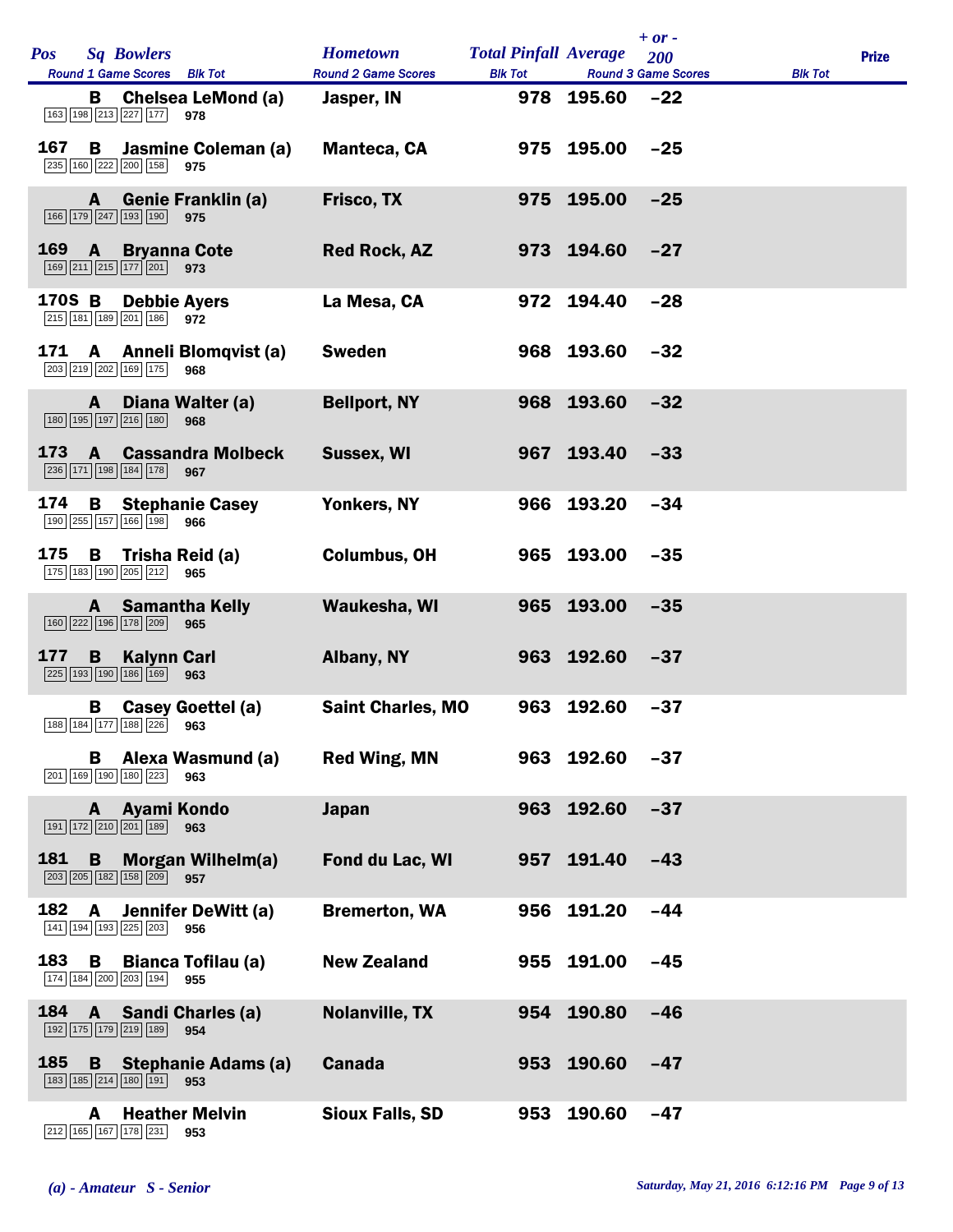| <b>Pos</b> |              | <b>Sq Bowlers</b><br>Round 1 Game Scores Blk Tot                                                          | <b>Hometown</b><br><b>Round 2 Game Scores</b> | <b>Total Pinfall Average</b><br><b>Blk Tot</b> |            | $+ or -$<br>200<br><b>Round 3 Game Scores</b> | <b>Blk Tot</b> | <b>Prize</b> |  |
|------------|--------------|-----------------------------------------------------------------------------------------------------------|-----------------------------------------------|------------------------------------------------|------------|-----------------------------------------------|----------------|--------------|--|
| 187        | A            | <b>Brittany Kolatzny (a)</b><br>177 186 162 211 216 952                                                   | San Diego, CA                                 |                                                | 952 190.40 | $-48$                                         |                |              |  |
| 188        | $\mathbf{A}$ | <b>Madeleine McDuff (a)</b><br>$\boxed{207}$ $\boxed{144}$ $\boxed{234}$ $\boxed{187}$ $\boxed{179}$ 951  | Katy, TX                                      |                                                | 951 190.20 | $-49$                                         |                |              |  |
|            | B.           | <b>Chevi Panzanella (a)</b><br>210 180 192 170 199<br>951                                                 | <b>Patterson, NY</b>                          |                                                | 951 190.20 | $-49$                                         |                |              |  |
| 190        | в            | <b>Michelle Abner (a)</b><br>200 173 151 202 224 950                                                      | Cincinnati, OH                                | 950                                            | 190.00     | $-50$                                         |                |              |  |
|            | A            | Joely O'Grady (a)<br>183 201 172 191 203 950                                                              | Matawan, NJ                                   |                                                | 950 190.00 | $-50$                                         |                |              |  |
|            | A            | <b>Esther Cheah</b><br>201 154 205 184 206<br>950                                                         | <b>Malaysia</b>                               | 950                                            | 190.00     | $-50$                                         |                |              |  |
| 193        | B            | <b>Carol Gianotti</b><br>207 165 152 202 223<br>949                                                       | <b>Australia</b>                              | 949                                            | 189.80     | $-51$                                         |                |              |  |
|            | в            | <b>Samantha Beers (a)</b><br>170 196 227 176 180<br>949                                                   | Las Vegas, NV                                 | 949                                            | 189.80     | $-51$                                         |                |              |  |
|            | В            | Laura Rotter (a)<br>190 184 171 192 212 949                                                               | <b>Schenectady, NY</b>                        |                                                | 949 189.80 | $-51$                                         |                |              |  |
| 196        | $\mathbf{A}$ | Nina Flack (a)<br>198 201 204 157 188<br>948                                                              | <b>Sweden</b>                                 | 948                                            | 189.60     | $-52$                                         |                |              |  |
| 197        | A            | <b>Kayla Bandy</b><br>157 204 203 187 194<br>945                                                          | <b>Salisbury, MD</b>                          |                                                | 945 189.00 | $-55$                                         |                |              |  |
| 198        | A            | Narelle Baker (a)<br>159 215 188 199 182<br>943                                                           | <b>Australia</b>                              |                                                | 943 188.60 | $-57$                                         |                |              |  |
|            |              | 1995 B Karen Barcal (a)<br>178 166 216 172 209 941                                                        | <b>Albuquerque, NM</b>                        |                                                | 941 188.20 | $-59$                                         |                |              |  |
| 200        | B            | <b>Brandy Sanderson</b><br>169 194 182 188 206 939                                                        | <b>Bossier City, LA</b>                       | 939                                            | 187.80     | $-61$                                         |                |              |  |
| 201        |              | A Sarah Germano (a)<br>193 215 169 183 177<br>937                                                         | <b>Rochester, NY</b>                          |                                                | 937 187.40 | $-63$                                         |                |              |  |
| 202        | В            | <b>Catherine Rawsthorne</b><br>185 188 170 192 201<br>936                                                 | Lewiston, ID                                  | 936                                            | 187.20     | $-64$                                         |                |              |  |
| 203        | A            | Kayla Ovesny (a)<br>215   144   180   191   205  <br>935                                                  | Norman, OK                                    |                                                | 935 187.00 | $-65$                                         |                |              |  |
| 204        |              | <b>B</b> Sara DiScioscia (a)<br>$\boxed{188}$ $\boxed{180}$ $\boxed{225}$ $\boxed{167}$ $\boxed{174}$ 934 | Hampton, VA                                   |                                                | 934 186.80 | $-66$                                         |                |              |  |
|            | S A          | <b>Cheryl Robinson (a)</b><br>172 209 156 196 201<br>934                                                  | Hemet, CA                                     |                                                | 934 186.80 | $-66$                                         |                |              |  |
| 206        | A            | <b>Isabelle Hultin (a)</b><br>171 168 183 207 203<br>932                                                  | <b>Sweden</b>                                 |                                                | 932 186.40 | $-68$                                         |                |              |  |
| 207        | A            | <b>Charly Boelter (a)</b><br>183 223 211 155 159<br>931                                                   | Oshkosh, WI                                   |                                                | 931 186.20 | $-69$                                         |                |              |  |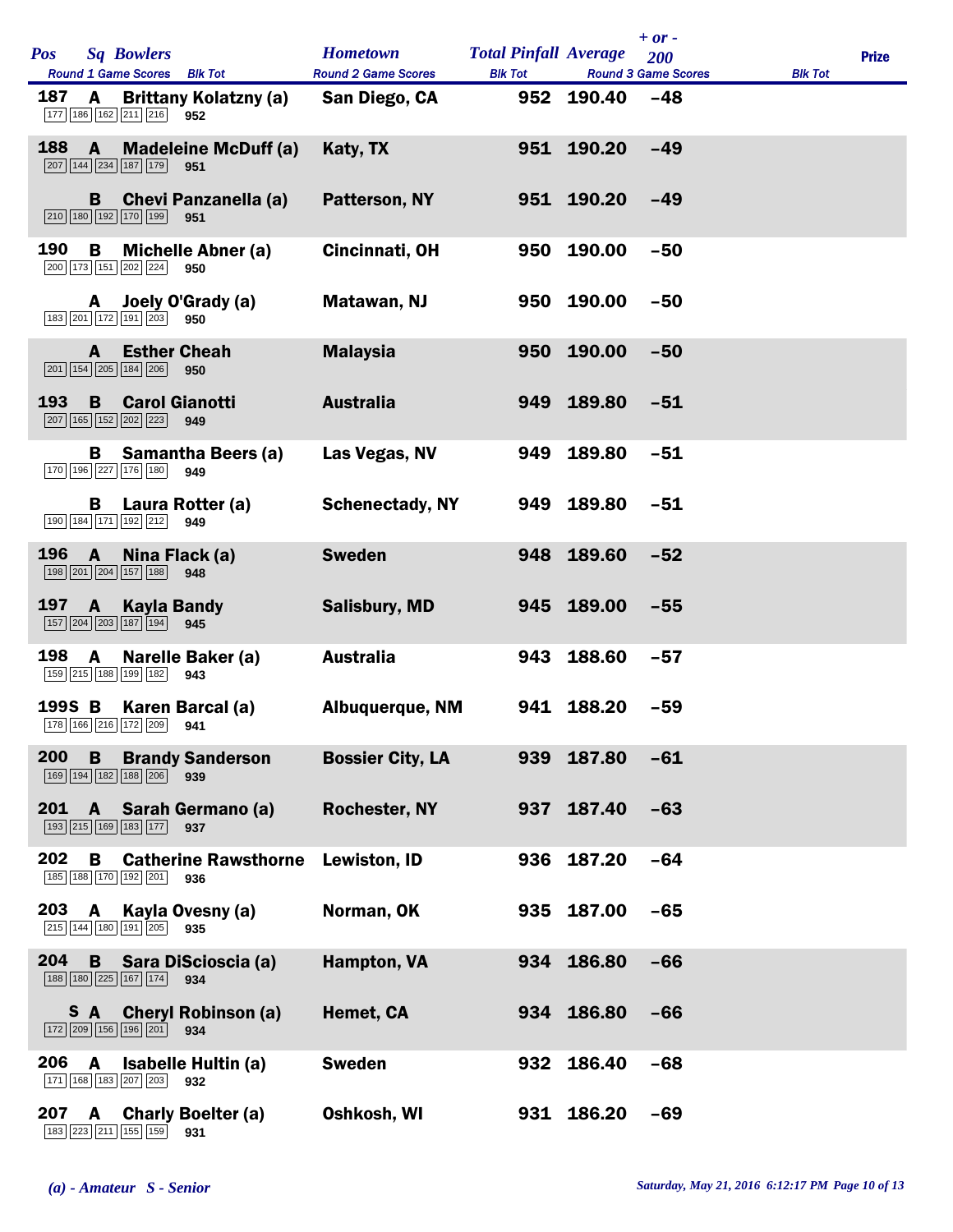| <b>Pos</b> | <b>Sq Bowlers</b><br>Round 1 Game Scores Blk Tot                                                             | <b>Hometown</b><br><b>Round 2 Game Scores</b> | <b>Total Pinfall Average</b><br><b>Blk Tot</b> |                     | $+ or -$<br>200<br><b>Round 3 Game Scores</b> | <b>Blk Tot</b> | <b>Prize</b> |
|------------|--------------------------------------------------------------------------------------------------------------|-----------------------------------------------|------------------------------------------------|---------------------|-----------------------------------------------|----------------|--------------|
| 208        | <b>Kamilah Dammers</b><br>A<br>165 134 216 209 205<br>929                                                    | <b>Aruba</b>                                  |                                                | 929 185.80          | $-71$                                         |                |              |
| 209        | A Stephanie Schwartz (a) Racine, WI<br>153 187 149 179 258<br>926                                            |                                               |                                                | 926 185.20          | $-74$                                         |                |              |
| 210S A     | <b>Tonda Lee</b><br>257 170 135 201 161 924                                                                  | <b>Fredericksburg, VA</b>                     |                                                | 924 184.80          | $-76$                                         |                |              |
| 211        | B<br>Jennifer Dovers (a)<br>$\boxed{190}$ $\boxed{212}$ $\boxed{195}$ $\boxed{153}$ $\boxed{166}$ 916        | Sierra Vista, AZ                              |                                                | 916 183.20          | $-84$                                         |                |              |
| 212        | A Amber Vega (a)<br>$141$ $208$ $200$ $181$ $185$<br>915                                                     | Orangevale, CA                                |                                                | 915 183.00          | $-85$                                         |                |              |
| 213        | <b>B</b> Stacy Starry (a)<br>161 203 200 177 171 912                                                         | <b>McKinney, TX</b>                           |                                                | 912 182.40          | $-88$                                         |                |              |
|            | <b>Megan Kelly</b><br>A<br>204 190 222 150 146<br>912                                                        | Dayton, OH                                    |                                                | 912 182.40          | $-88$                                         |                |              |
| 215        | <b>Julie Oczepek</b><br>A<br>173 174 202 164 195<br>908                                                      | Saginaw, MI                                   |                                                | 908 181.60          | $-92$                                         |                |              |
| 216        | <b>Celina Broderick</b><br>B<br>$\boxed{172}$ $\boxed{181}$ $\boxed{202}$ $\boxed{137}$ $\boxed{213}$<br>905 | <b>Wallingford, CT</b>                        |                                                | 905 181.00          | $-95$                                         |                |              |
| 217        | $\mathbf{A}$<br><b>Kerrie Watson</b><br>232 174 127 185 186<br>904                                           | <b>Canada</b>                                 |                                                | 904 180.80          | $-96$                                         |                |              |
| 218        | A<br><b>Suzanne Wenzel (a)</b><br>193 199 147 176 188<br>903                                                 | <b>Australia</b>                              |                                                | 903 180.60          | $-97$                                         |                |              |
| 219        | A Dawn Christ (a)<br>164 145 175 207 211<br>902                                                              | <b>Carson City, NV</b>                        |                                                | 902 180.40          | $-98$                                         |                |              |
| 220        | <b>B</b> Sarah Lokker<br>204 162 169 208 158 901                                                             | <b>New Baltimore, MI</b>                      |                                                | 901 180.20          | $-99$                                         |                |              |
| 221        | <b>Mochizuki Rie</b><br>A<br>204 212 177 130 177<br>900                                                      | <b>Japan</b>                                  |                                                | $900$ 180.00 $-100$ |                                               |                |              |
| 222        | A Susan Carter (a)<br>177 201 180 175 164<br>897                                                             | <b>Austintown, OH</b>                         | 897                                            | $179.40 - 103$      |                                               |                |              |
|            | Macy Mason (a)<br>A<br>162 167 221 181 166<br>897                                                            | <b>Rainsville, AL</b>                         | 897                                            | $179.40 - 103$      |                                               |                |              |
| 224S A     | <b>Michelle Taylor (a)</b><br>175 190 165 212 154<br>896                                                     | <b>Brooklyn Park, MN</b>                      |                                                | 896 179.20 -104     |                                               |                |              |
| 225        | <b>B</b> Patti TeNyenhuis (a)<br>153 180 200 157 203<br>893                                                  | <b>Saugerties, NY</b>                         |                                                | 893 178.60 -107     |                                               |                |              |
|            | Isabella Correa (a)<br>A<br>193 175 174 194 157<br>893                                                       | <b>Austin, TX</b>                             | 893                                            | 178.60 -107         |                                               |                |              |
| 227        | Christina Kinney (a)<br>A<br>193 166 181 178 174 892                                                         | Las Vegas, NV                                 |                                                | 892 178.40 -108     |                                               |                |              |
| 228S B     | <b>Lisa Farwell</b><br>179 157 195 187 173<br>891                                                            | Elizabethtown, PA                             |                                                | 891 178.20 -109     |                                               |                |              |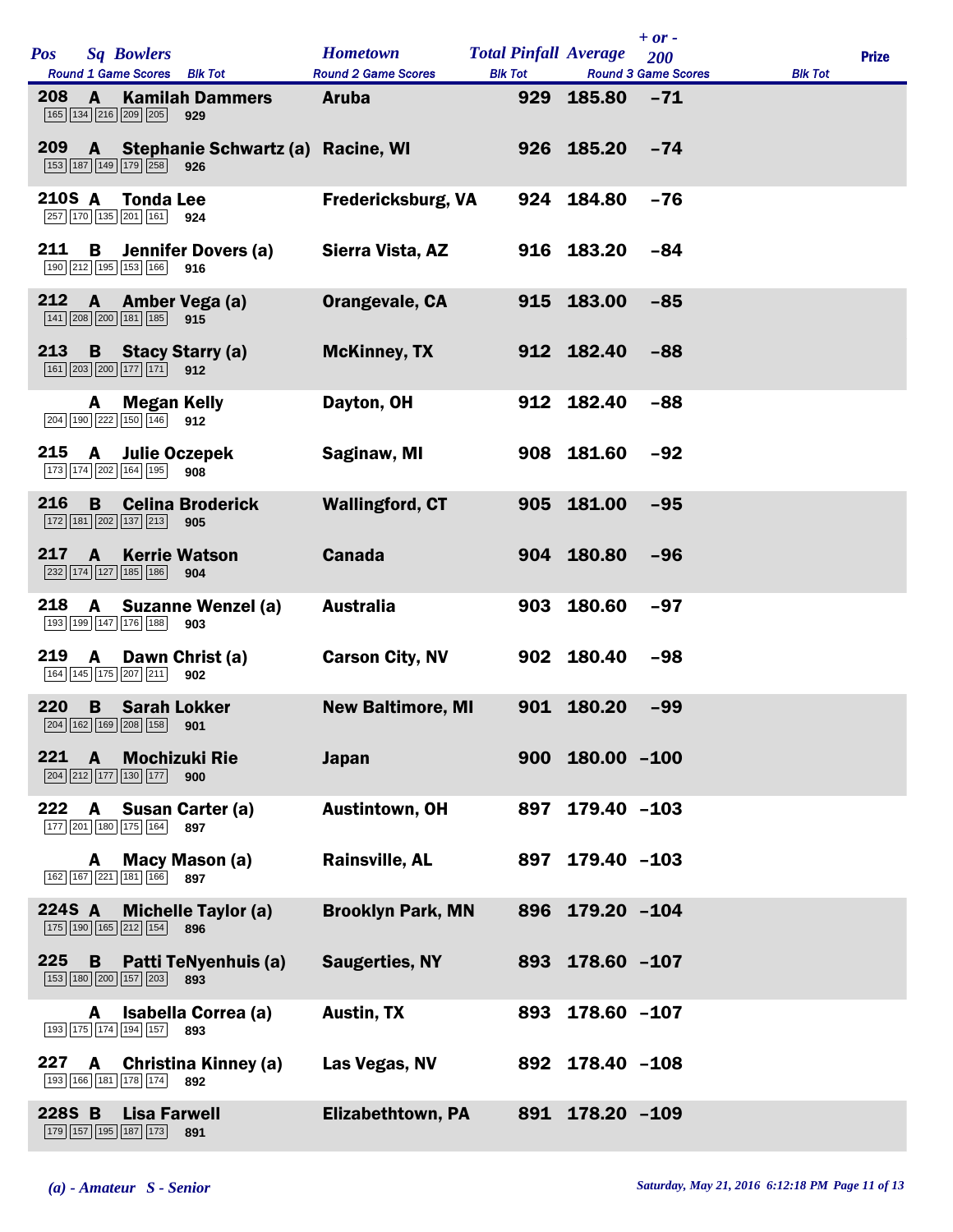| <b>Pos</b> | <b>Sq Bowlers</b>                   |                                                                                                      | <b>Hometown</b>                      | <b>Total Pinfall Average</b> |                 | $+ or -$<br>200            |                | <b>Prize</b> |
|------------|-------------------------------------|------------------------------------------------------------------------------------------------------|--------------------------------------|------------------------------|-----------------|----------------------------|----------------|--------------|
|            |                                     | Round 1 Game Scores Blk Tot                                                                          | <b>Round 2 Game Scores</b>           | <b>Blk Tot</b>               |                 | <b>Round 3 Game Scores</b> | <b>Blk Tot</b> |              |
| 229        | A<br>182 140 164 187 212            | Olivia Derico (a)<br>885                                                                             | N. Las Vegas, NV                     |                              | 885 177.00 -115 |                            |                |              |
| 230        | B<br>198 184 181 152 169            | Robin Provenzano (a)<br>884                                                                          | <b>Bristol, CT</b>                   |                              | 884 176.80 -116 |                            |                |              |
| 231        | $\mathbf{A}$<br>170 169 160 214 166 | <b>Maria Jose Rodriguez</b><br>879                                                                   | <b>Austin, TX</b>                    |                              | 879 175.80 -121 |                            |                |              |
| 232        | $\mathbf{A}$                        | <b>Tiffany Morris</b><br>139 133 184 224 194 874                                                     | <b>Bel Aire, KS</b>                  |                              | 874 174.80 -126 |                            |                |              |
| 233        |                                     | <b>B</b> Tammy Hatfield<br>$\boxed{171}$ $\boxed{193}$ $\boxed{182}$ $\boxed{147}$ $\boxed{172}$ 865 | <b>Fredericksburg, VA</b>            |                              | 865 173.00 -135 |                            |                |              |
| 234        | A                                   | <b>Brittney Harper (a)</b><br>157 194 164 156 188 859                                                | <b>Rainsville, AL</b>                | 859                          | 171.80 -141     |                            |                |              |
| 235        | 156 161 165 178 197                 | A Emily Heintz (a)<br>857                                                                            | St. Charles, MO                      |                              | 857 171.40 -143 |                            |                |              |
| 236        | A                                   | <b>Suzette Draper (a)</b><br>177 151 191 175 161 855                                                 | Dumont, NJ                           |                              | 855 171.00 -145 |                            |                |              |
| 237        |                                     | <b>B</b> Gina Hurst (a)<br>161 166 191 190 144 852                                                   | Greenfield, WI                       |                              | 852 170.40 -148 |                            |                |              |
| 238        | A                                   | <b>Michelle Dragon (a)</b><br>167 150 200 201 127 845                                                | Gilbert, AZ                          |                              | 845 169.00 -155 |                            |                |              |
| 239        | 167 161 178 181 153                 | A Ayano Smart (a)<br>840                                                                             | San Antonio, TX                      |                              | 840 168.00 -160 |                            |                |              |
| 240        | $\mathbf{A}$<br>149 150 179 180 181 | <b>Angelica Greene</b><br>839                                                                        | <b>Superior, CO</b>                  |                              | 839 167.80 -161 |                            |                |              |
| 241        |                                     | <b>B</b> Darlene Spann (a)<br>178 159 124 199 178 838                                                | Las Vegas, NV                        |                              | 838 167.60 -162 |                            |                |              |
| 242        | В                                   | Rebecca Sharp-Keegan (Carleton, MI<br>169 152 191 157 167 836                                        |                                      |                              | 836 167.20 -164 |                            |                |              |
| 243        | B                                   | Rochelle Hansen (a)<br>172 171 157 173 158 831                                                       | La Vista, NE                         |                              | 831 166.20 -169 |                            |                |              |
| 244        | B<br>169 198 160 136 162            | <b>Denise Safford (a)</b><br>825                                                                     | Williamstown, VT                     |                              | 825 165.00 -175 |                            |                |              |
| 245        | $\mathbf{A}$<br>212 154 148 165 143 | Kristin Stokes (a)<br>822                                                                            | <b>Elk Grove, CA</b>                 |                              | 822 164.40 -178 |                            |                |              |
| 246        | $\mathbf{A}$<br>146 201 146 168 160 | <b>Cindy Mattingly (a)</b><br>821                                                                    | Pyuallup, WA                         |                              | 821 164.20 -179 |                            |                |              |
| 247        |                                     | A Alice Driber (a)<br>154 158 171 158 177 818                                                        | East Stroudsburg, PA 818 163.60 -182 |                              |                 |                            |                |              |
| 248 A      |                                     | <b>Jessica Peters</b><br>150 158 169 180 155 812                                                     | <b>Toms River, NJ</b>                |                              | 812 162.40 -188 |                            |                |              |
| 249 -      |                                     | A Virginia Young (a)<br>147 183 154 147 177 808                                                      | Vista, CA                            |                              | 808 161.60 -192 |                            |                |              |